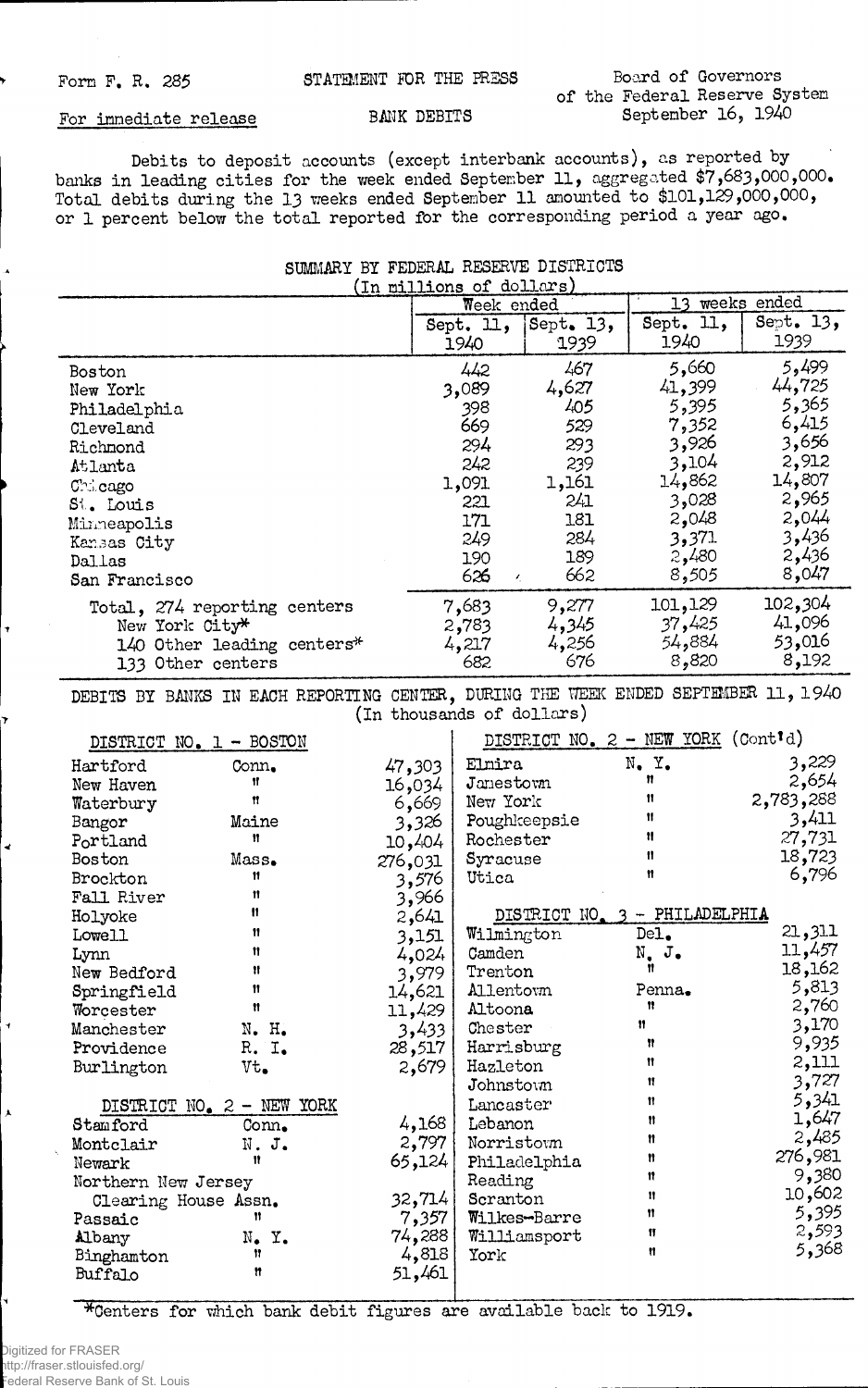Form F. R. 285-a

Ļ

 $\mathbf{\bar{z}}$ 

 $\ddot{\phantom{1}}$ 

 $\pmb{\tau}$ 

 $\blacktriangle$ 

1

DEBITS BY BANKS IN EACH REPORTING CENTER, DURING THE WEEK ENDED SEPTEMBER 11,1940 (in thousands of dollars)

|               |                                   | (In programas or corrers) |                                            |              |         |
|---------------|-----------------------------------|---------------------------|--------------------------------------------|--------------|---------|
|               | DISTRICT NO. 4 - CLEVELAND        |                           | DISTRICT NO. $6 - \text{ATLANTA}$ (Cont'd) |              |         |
| Lexington     | Ky.                               | 4,594                     | Albany                                     | Ga.          | 1,384   |
| Akron         | Ohio                              | 15,241                    | Atlanta                                    | Ħ            | 47,146  |
| Canton        | Ħ                                 | 8,832                     | Augusta                                    | Ħ            | 4,394   |
| Cincinnati    | Ħ                                 |                           | Brunswick                                  | Ħ            | 714     |
| Cleveland     | Ħ                                 | 73,832                    | Columbus                                   | Ħ            |         |
| Columbus      | Ħ                                 | 138,901                   | Elberton                                   | Ħ            | 4,241   |
|               | Ħ                                 | 39,017                    |                                            | Ħ            | 281     |
| Dayton        | Ħ                                 | 16,825                    | Macon                                      | n            | 3,830   |
| Hamilton      |                                   | 2,959                     | Newnan                                     | n            | 530     |
| Lima          | Ħ                                 | 3,423                     | Savannah                                   | Ħ            | 6,158   |
| Lorain        | Ħ                                 | 1,240                     | Valdosta                                   |              | 1,324   |
| Middletown    | 11                                | 2,520                     | New Orleans                                | La.          | 45,150  |
| Springfield   | Ħ                                 | 3,746                     | Hattiesburg                                | Miss.        | 1,212   |
| Steubenville  | Ħ                                 | 2,343                     | Jackson                                    | Ħ            | 6,555   |
| Toledo        | 11                                | 30,940                    | Meridian                                   | Ħ            | 3,067   |
| Warren        | Ħ                                 | 3,111                     | Vicksburg                                  | Ħ            | 1,633   |
| Youngstown    | Ħ                                 |                           | Chattanooga                                | Tenn.        | 12,000  |
| Zanesville    | Ħ                                 | 13,272                    | Knoxville                                  | Ħ            |         |
| Butler        | Pa.                               | 2,000                     | Nashville                                  | 11           | 7,176   |
| Erie          | n                                 | 2,163                     |                                            |              | 19,851  |
| Franklin      | 11                                | 6,449                     | DISTRICT NO. 7 - CHICAGO                   |              |         |
|               | Ħ                                 | 569                       |                                            |              |         |
| Greensburg    |                                   | 1,461                     | Aurora                                     | Ill.<br>11   | 2,692   |
| Homestead     | Ħ                                 | 921                       | Bloomington                                |              | 3,574   |
| Oil City      | 11                                | 1,963                     | Champaign-Urbana                           | 11           | 3,688   |
| Pittsburgh    | Ħ                                 | 286,473                   | Chicago                                    | Ħ            | 606,834 |
| Wheeling      | W. Va.                            | 6,110                     | Danville                                   | Ħ            | 2,415   |
|               |                                   |                           | Decatur                                    | Ħ            | 4,343   |
|               | DISTRICT NO. 5 - RICHMOND         |                           | Elgin                                      | Ħ            | 1,987   |
| Washington    | $D_{\bullet}$ $C_{\bullet}$       | 61,000                    | Moline                                     | Ħ            | 1,960   |
| Baltimore     | Md.                               | 78,140                    | Peoria                                     | Ħ            | 13,765  |
| Cumberland    | Ħ                                 | 1,769                     | Rockford                                   | Ħ            | 6,192   |
| Hagerstown    | Ħ                                 |                           | Springfield                                | $\mathbf{u}$ | 6,668   |
|               |                                   | 2,133                     | Fort Wayne                                 | Ind.         |         |
| Asheville     | N.<br>$\mathbb{C}_{\bullet}$<br>Ħ | 3,299                     |                                            | Ħ            | 7,436   |
| Charlotte     |                                   | 14,110                    | Gary                                       | Ħ            | 4,947   |
| Durham        | n                                 | 11,015                    | Hammond                                    |              | 2,009   |
| Greensboro    | 11                                | 4,607                     | Indianapolis                               | Ħ            | 49,257  |
| Raleigh       | 11                                | 8,500                     | South Bend                                 |              | 9,500   |
| Wilmington    | Ħ                                 | 2,759                     | Terre Haute                                | Ħ            | 5,732   |
| Winston-Salem | Ħ                                 | 10,245                    | Cedar Rapids                               | <b>Iowa</b>  | 6,317   |
| Charleston    | S.C.                              | 3,842                     | Clinton                                    | Ħ            | 1,606   |
| Columbia      | Ħ                                 | 5,954                     | Davenport                                  | Ħ            | 5,225   |
| Greenville    | Ħ                                 | 4,512                     | Des Moines                                 | Ħ            | 21,201  |
| Spartanburg   | Ħ                                 | 2,680                     | Dubuque                                    | Ħ            | 2,450   |
| Danville      | Va.                               | 2,275                     | Mason City                                 | Ħ            | 2,342   |
| Lynchburg     | n                                 | 3,488                     | Muscatine                                  | Ħ            | 931     |
| Newport News  | Ħ                                 | 3,039                     | Sioux City                                 | Ħ            | 9,775   |
| Norfolk       | Ħ                                 |                           | Waterloo                                   | Ħ            | 4,642   |
| Portsmouth    | n                                 | 11,641                    | Adrian                                     | Mich.        |         |
| Richmond      | Ħ                                 | 1,104                     | Battle Creek                               | n            | 932     |
|               | Ħ                                 | 36,653                    |                                            | n            | 2,729   |
| Roanoke       |                                   | 6,370                     | Bay City                                   | Ħ            | 2,699   |
| Charleston    | W.<br>$Va_{\bullet}$<br>Ħ         | 11,005                    | Detroit                                    | Ħ            | 194,470 |
| Huntington    |                                   | 4,025                     | Flint                                      |              | 6,012   |
|               |                                   |                           | Grand Rapids                               | n            | 12,808  |
|               | DISTRICT NO. 6 - ATLANTA          |                           | Jackson                                    | Ħ            | 2,986   |
| Birmingham    | Ala.                              | 20,933                    | Kalanazoo                                  | Ħ            | 5,229   |
| Dothan        | n                                 | 828                       | Lansing                                    | Ħ            | 5,148   |
| Mobile        | Ħ                                 | 9,891                     | Saginaw                                    | Ħ            | 4,732   |
| Montgomery    | Ħ                                 | 6,052                     | Green Bay                                  | Wis.         | 3,681   |
| Jacksonville  | Fla.                              | 18,174                    | Manitowoc                                  | n            | 1,689   |
| Miami         | Ħ                                 |                           | Milwaukee                                  | Ħ            | 55,113  |
| Pensacola     | 11                                | 10,729                    | Oshkosh                                    | 11           |         |
|               | 11                                | 2,497                     |                                            | Ħ            | 1,995   |
| Tampa         |                                   | 6,745                     | Sheboygan                                  |              | 3,655   |